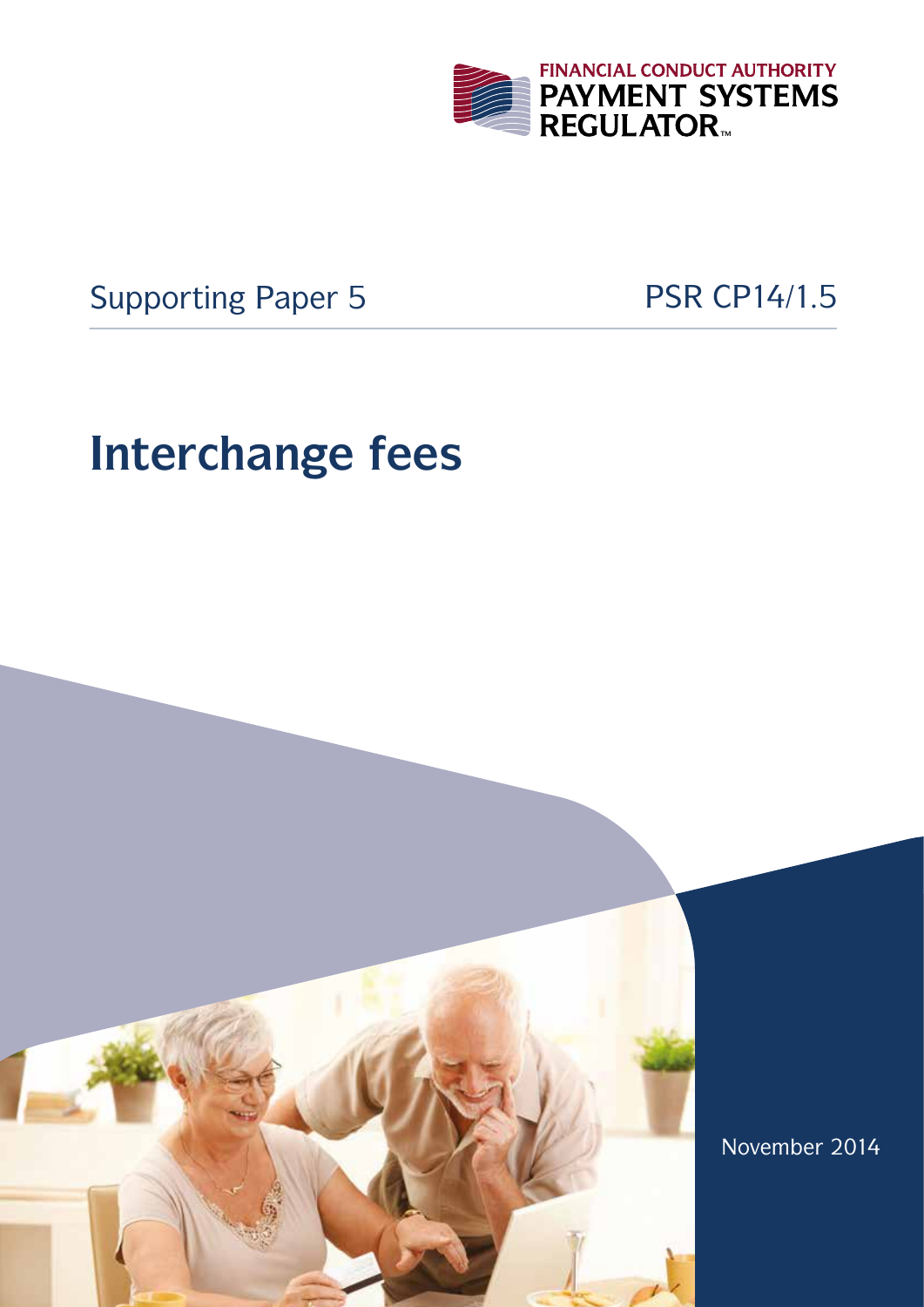This Supporting Paper supports the PSR's Consultation Paper '*A new regulatory framework for payment systems in the UK*'. It specifically outlines our approach to interchange fees that forms part of our broader overall framework for the regulation of UK payment systems.

As with all of our proposals in this consultation, they have been designed to further our objectives of promoting competition, innovation and the interests of service-users. This Supporting Paper is designed for those stakeholders who want a more detailed understanding of our proposed approach.

We are asking for comments on this Consultation Paper by 5pm, Monday, 12 January 2015.

You can send your comments and responses to our consultation questions by email to PSRconsultations@psr.org.uk.

You can also respond in writing to the address below (although we ask all respondents to also provide electronic Word and PDF versions of their response).

Payment Systems Regulator Consultation response team 25 The North Colonnade Canary Wharf London E14 5HS

We will publish all non-confidential responses to our Consultation Paper along with our final Policy Statement.

We will not regard a standard confidentiality statement in an email message as a request for nondisclosure. Stakeholders who wish to claim commercial confidentiality over specific items in their response should make sure to fill in the cover sheet accordingly, and to identify those specific items which they claim to be commercially confidential by **highlighting them in yellow.**

We may nonetheless be required to disclose all responses which include information marked as confidential, in order to meet legal obligations, in particular if we are asked to disclose a confidential response under the Freedom of Information Act 2000. We will endeavour to consult you in handling such a request. Any decision we make not to disclose a response is reviewable by the Information Commissioner and the Information Rights Tribunal.

You can download this Consultation Paper from our website: www.psr.org.uk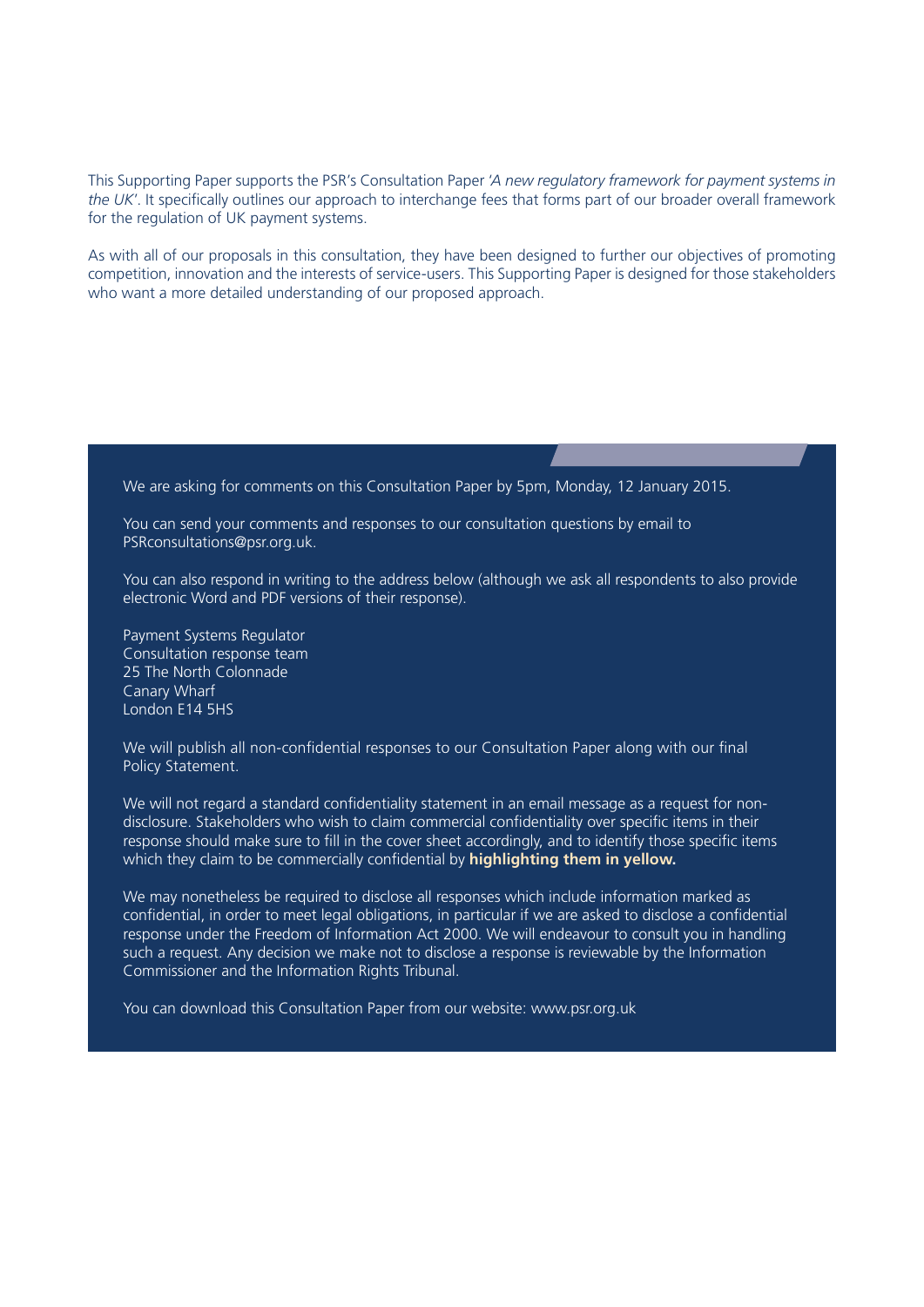#### **Contents**

| Part A: | Introduction                                 | 5. |
|---------|----------------------------------------------|----|
| Part B: | Background                                   | 6  |
| Part C: | Proposed European Interchange Fee Regulation | 8  |
| Part D: | Our proposed approach                        | 10 |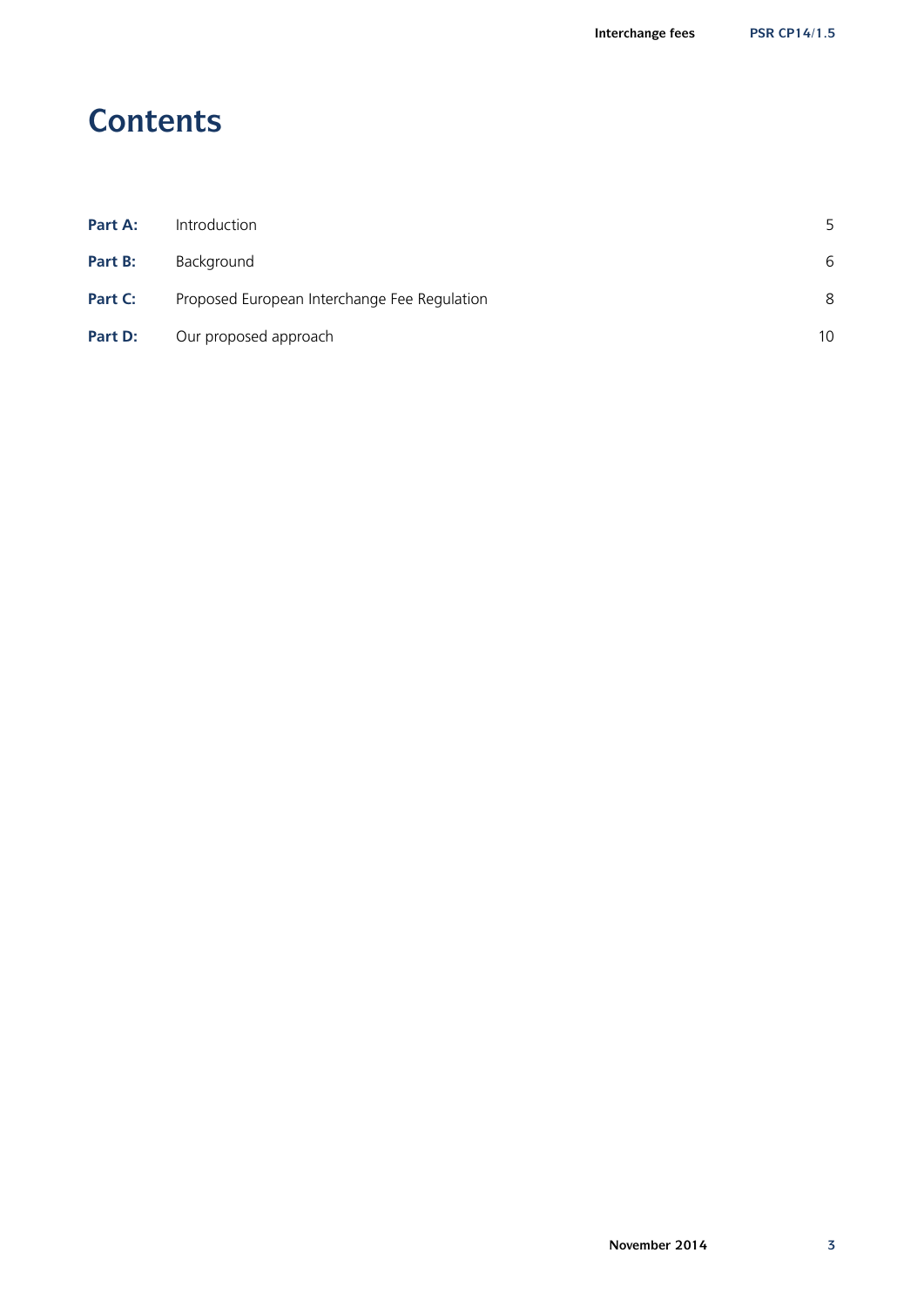#### **PSR CP14/1.5 Interchange fees**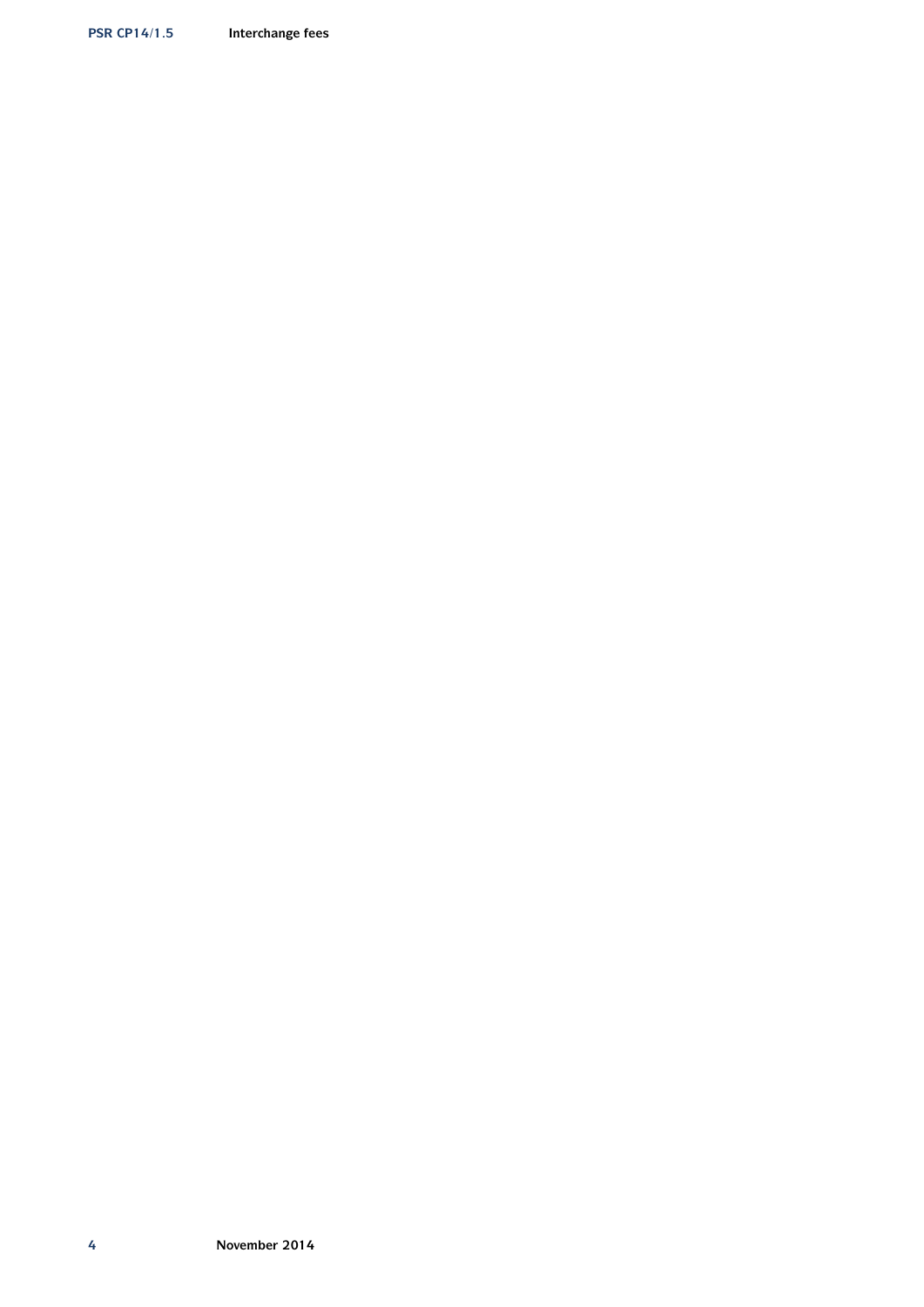#### **A. Introduction**

- 5.1 We want to ensure that card payment systems are operated and developed in the interests of service-users. Within our Consultation Paper we outline a number of proposals to further our objectives in relation to card payment systems. We will monitor how our package of proposals promotes the interests of service-users, competition and innovation in card payment systems.
- 5.2 As interchange fees can also have an impact on competition and because stakeholders have expressed concerns about the level of fees we have considered whether it would be appropriate for us to take action. We note that the level of these fees has been the subject of sustained competition law scrutiny for many years. The CMA has open investigations into interchange fee arrangements and we expect the EU to introduce an Interchange Fee Regulation (IFR) in the coming months which includes interchange fees caps. Consequently we will follow these developments, the progress of which will determine the actions that we will take.
- 5.3 This Supporting Paper is divided into four parts:
	- **Part A:** this introduction
	- **Part B:** background, explaining what interchange fees are
	- **Part C:** the proposed European Interchange Fee Regulation
	- **Part D:** our proposed approach.
- 5.4 Expressions and acronyms we use are defined as appropriate in this Supporting Paper and in our *Glossary*. Where expressions are capitalised in the text (e.g. 'Operator'), a more detailed definition is included in our *Glossary*, which is included as *Annex 1* to our *Consultation Paper*.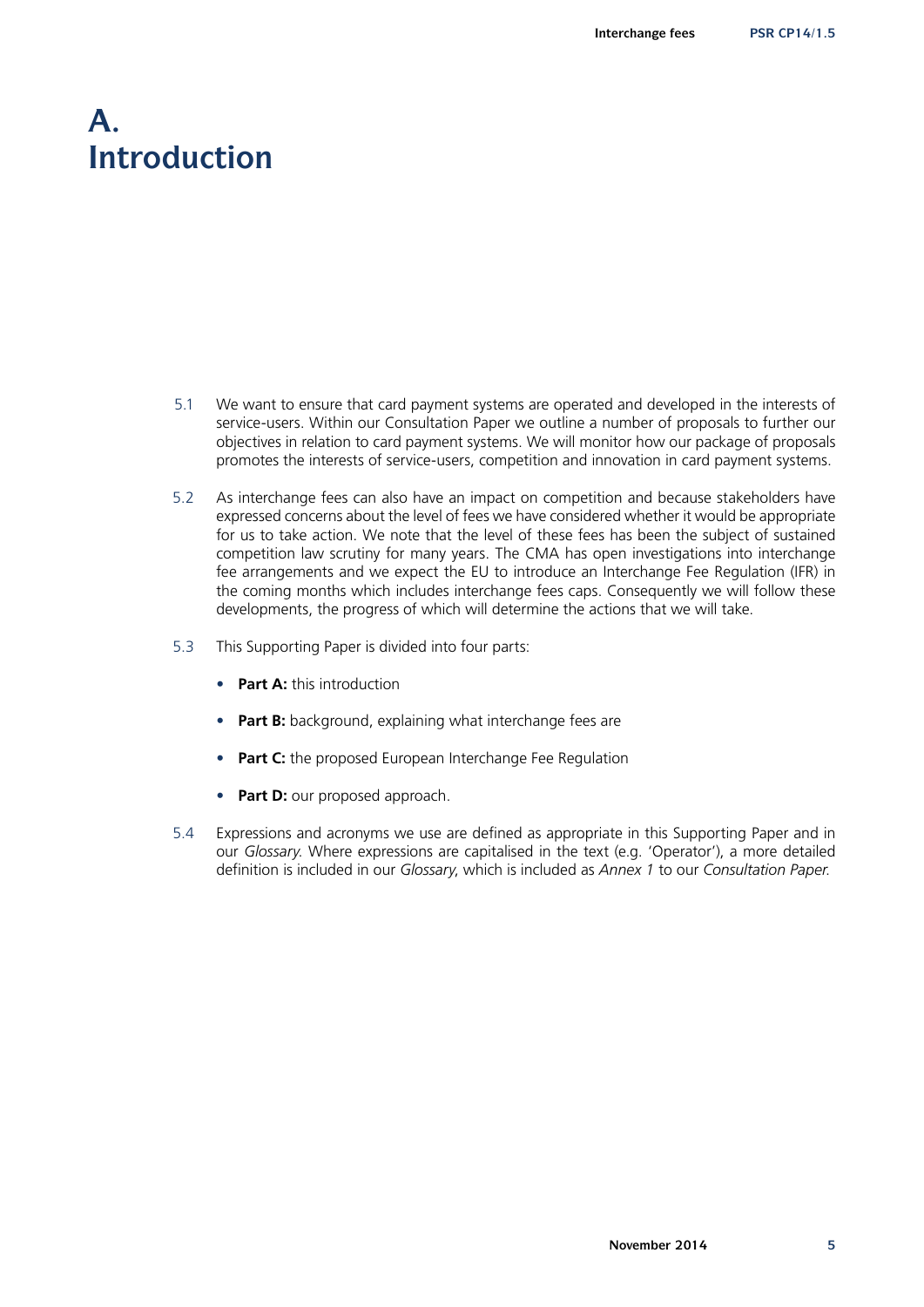### **B. Background**

- 5.5 We will regulate payment systems that have been designated by the Treasury. We anticipate that MasterCard and Visa will fall within our regulatory regime as indicated by the Treasury in its consultation document on designation of payment systems.1 To advance our objectives we may issue directions and requirements using our powers under the Financial Services (Banking Reform) Act 2013 (FSBRA). We may also use our concurrent competition powers, and our powers under the forthcoming IFR, to address any areas of concern within card payment systems.
- 5.6 A few stakeholders raised concerns around card payment systems in response to our stakeholder engagement programme (see the *Consultation Paper*). These centred on their governance, especially the ability to influence the decision-making process, and access to the systems, including technical standards and interoperability.2 Our package of proposals set out in our *Consultation Paper* aims to address these.
- 5.7 In this Supporting Paper, we focus on the interchange fee arrangements present in four-party card payment systems. Examples of four-party card payment systems are MasterCard and Visa. In a three-party card payment system, the issuer and acquirer are the same entity (see *Supporting Paper 1: The PSR and UK payments industry* for more detail on the industry).
- 5.8 Interchange fees are fees paid to a cardholder's PSP (the 'issuer') by a merchant's PSP (the 'acquirer') for each transaction made at a merchant using a payment card within the four-party MasterCard and Visa systems. There are also interchange fees payable on ATM transactions, which are paid by the card issuer to the ATM acquirer (which may be an independent ATM deployer), but these are not the subject of this Supporting Paper.
- 5.9 Based on Visa's published tariffs (dated July 2013), and MasterCard's published tariffs (dated July 2013), current interchange fees on consumer card transactions in the UK vary from £0.01 to £0.18 per transaction (debit cards) and 0.65% to 1.85% of the value of the transaction (credit cards) depending on the card payment system (MasterCard or Visa), the card type (e.g. immediate debit, deferred debit, credit or charge card) and the type of transaction (e.g. contactless, Chip & PIN or card not present).

<sup>1</sup> See the Treasury's open consultation 'Designation of the Payment Systems for Regulation by the Payments Systems Regulator' (14 October 2014), available at https://www.gov.uk/government/consultations/designation-of-payment-systems-for-regulation-by-thepayment-systems-regulator/designation-of-payment-systems-for-regulation-by-the-payment-systems-regulator

<sup>2</sup> See *Supporting Paper 2: Payments industry strategy and areas for collaboration, Supporting Paper 3: Ownership, governance and control of payment systems* and *Supporting Paper 4: Access to payment systems.*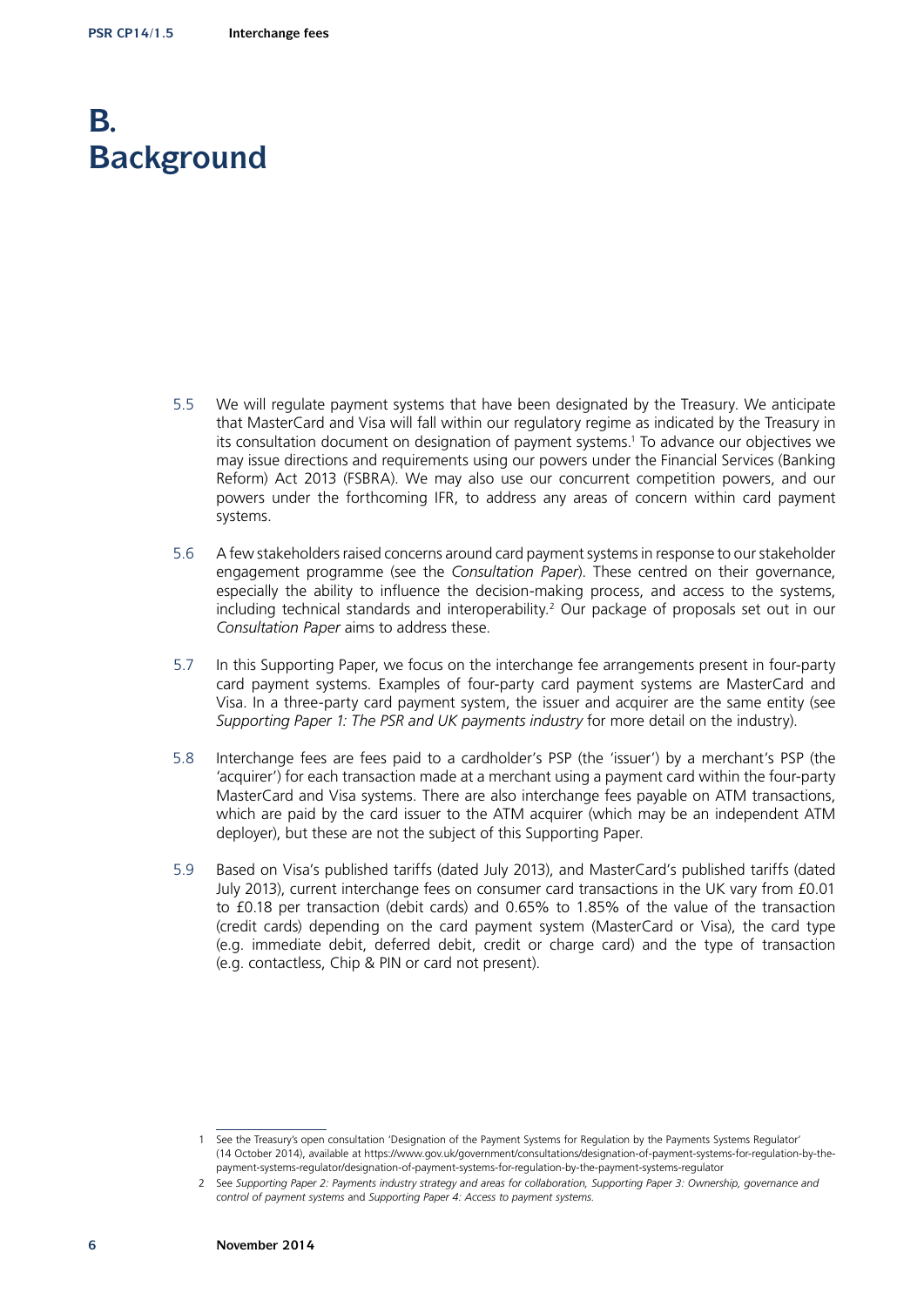- 5.10 Interchange fees have been the subject of sustained competition law investigations and regulatory scrutiny at a European level and globally for many years. In the UK, the CMA has open investigations into MasterCard and Visa's domestic interchange fee arrangements.3
- 5.11 The arguments for and against interchange fees, and in respect of the methodologies for how the fees are set, have also been the subject of a substantial economic literature. The commonly cited justification for interchange fees is that they help to balance the demand on both sides of the 'two-sided network' (that is, the network which brings together those wishing to make payments with those wishing to receive payments) in a way that leads to the greatest uptake and use of the payment system. On the other hand, longstanding concerns have been expressed about whether interchange fees set in line with such commercial incentives also serve the public interest.
- 5.12 Interchange fees are passed on to merchants through the Merchant Service Charges (MSC) that merchants pay to their acquirers. Ultimately, these costs will affect the prices paid by consumers. Where a merchant charges different prices depending on the means of payment, cardholders may face a surcharge. Where a merchant charges uniform prices, the costs will fall on all consumers, whatever their chosen means of payment.
- 5.13 Some merchants face a 'blended' MSC which does not separate out the interchange fee component of the overall MSC. Competition between acquirers, which can be affected by transparency of interchange fees, will impact the speed and extent to which changes in interchange fees are passed through to merchants.

<sup>3</sup> For more information on the CMA's investigations, see https://www.gov.uk/cma-cases/investigation-into-interchange-fees-mastercardvisa-mifs. The UK Government, with the Office of Fair Trading acting as the lead department, intervened before the General Court and the Court of Justice of the European Union in support of the European Commission's infringement decision against MasterCard regarding its intra-EEA cross-border interchange fee arrangements. On 11 September 2014, the Court of Justice handed down its judgment in case C-382/12P *MasterCard and Others v Commission*, which upheld that infringement decision. The judgment confirmed that MasterCard was an association of undertakings and that its cross-border interchange fee arrangements restricted competition, without being objectively necessary for the operation of the system. On 4 November 2014, the CMA announced its decision not to progress its investigations into MasterCard's and Visa's interchange fee arrangements at the present time. The CMA reached this decision in light of the proposed IFR, which is expected to cap MasterCard's and Visa's interchange fees. The CMA has indicated that its investigations remain open and, if the IFR were to not address the suspected harm, the CMA would look again at continuing proactively with its investigations. See https://www.gov.uk/government/news/cma-decides-not-to-progress-interchangefee-investigations-at-the-present-time.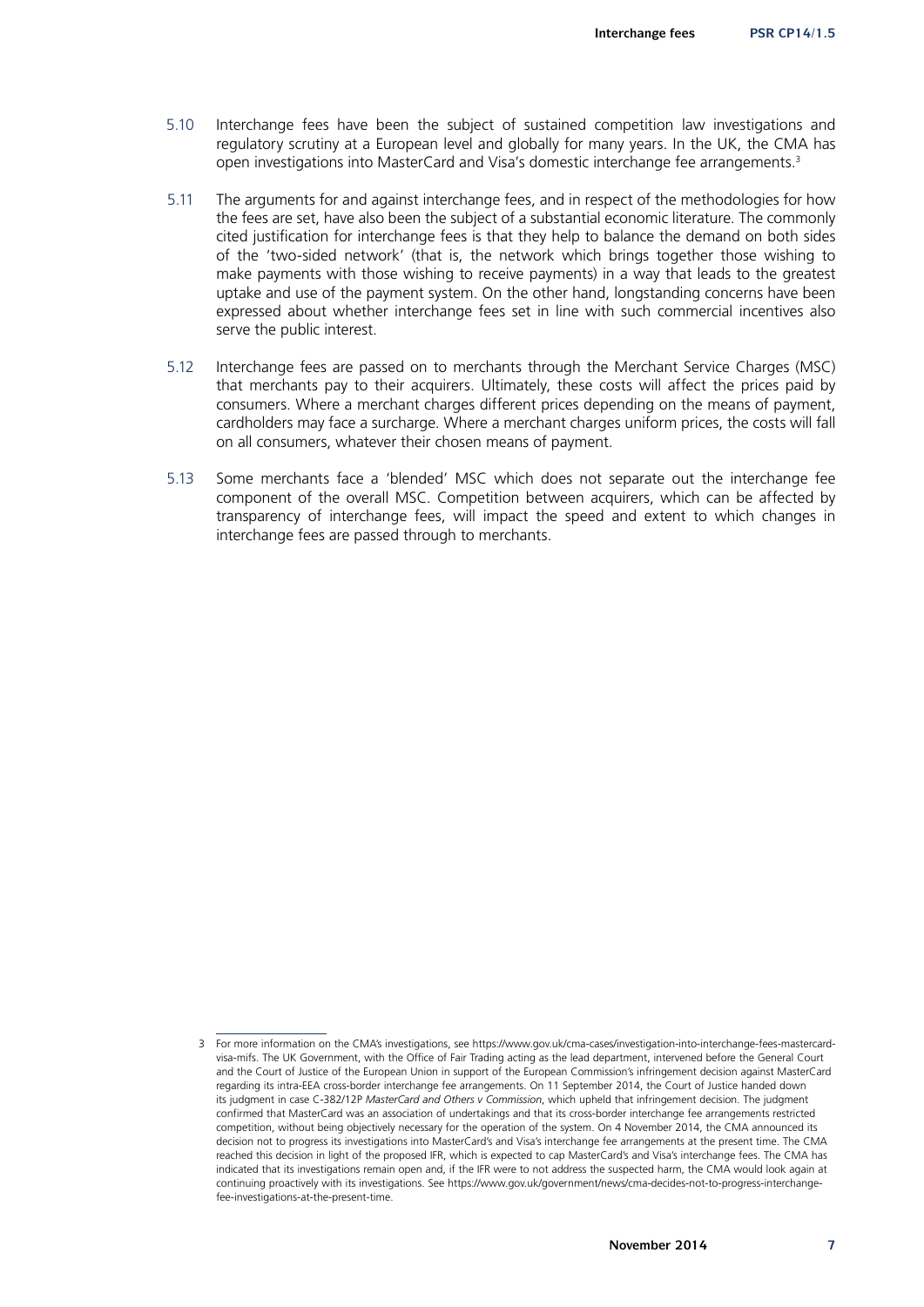## **C. Proposed European Interchange Fee Regulation**

- 5.14 On 24 July 2013, the European Commission (the Commission) published a proposal for a Regulation of the European Parliament and Council on interchange fees for card-based payment transactions.4 This is commonly known as the IFR.
- 5.15 We expect the IFR to be adopted in the coming months, with some or all of its provisions coming into force during 2015. However, this may be subject to delay. The exact scope and content of the IFR may also change up to its adoption. We expect to become the competent authority for the IFR once it comes into force.
- 5.16 The most significant feature of the IFR is the proposal for caps on cross-border and domestic interchange fees. The Commission's initial proposal was for a cap of 0.2% (of the value of the transaction) for consumer debit card transactions and 0.3% for consumer credit card transactions.
- 5.17 The proposal of the IFR is tied up with the competition law scrutiny of interchange fees by the Commission and national competition authorities over many years. A full explanation of the grounds for, and objectives of, the IFR can be found in its Explanatory Memorandum. In summary, the Commission proposed the IFR due to competition concerns about:
	- the potential upward pressure on interchange fees where Card Operators compete to attract issuing PSPs by offering high interchange fees
	- merchants finding it difficult to refuse payment cards (where they are 'must take' forms of payment) or being obliged to accept all cards of a given brand as a result of the card payment systems' rules
	- merchants facing obstacles or costs in surcharging consumers who wish to pay by card
- 5.18 Taking these concerns together, the Commission felt that competition between card payment systems can lead to increased costs of acceptance for merchants, which they pass on to all consumers (whether or not they pay by card) through higher retail prices.
- 5.19 The Commission also had related concerns that:
	- new and innovative providers of mobile or online payment services may face a barrier to entry where issuing PSPs expect at least the same level of revenue as from traditional card payments
	- interchange fees vary widely across the EU, leading to market fragmentation and preventing merchants and consumers from enjoying the benefits of an internal market for goods and services

<sup>4</sup> COM/2013/0550 final – 2013/0265 (COD), available at http://ec.europa.eu/internal\_market/payments/framework/index\_en.htm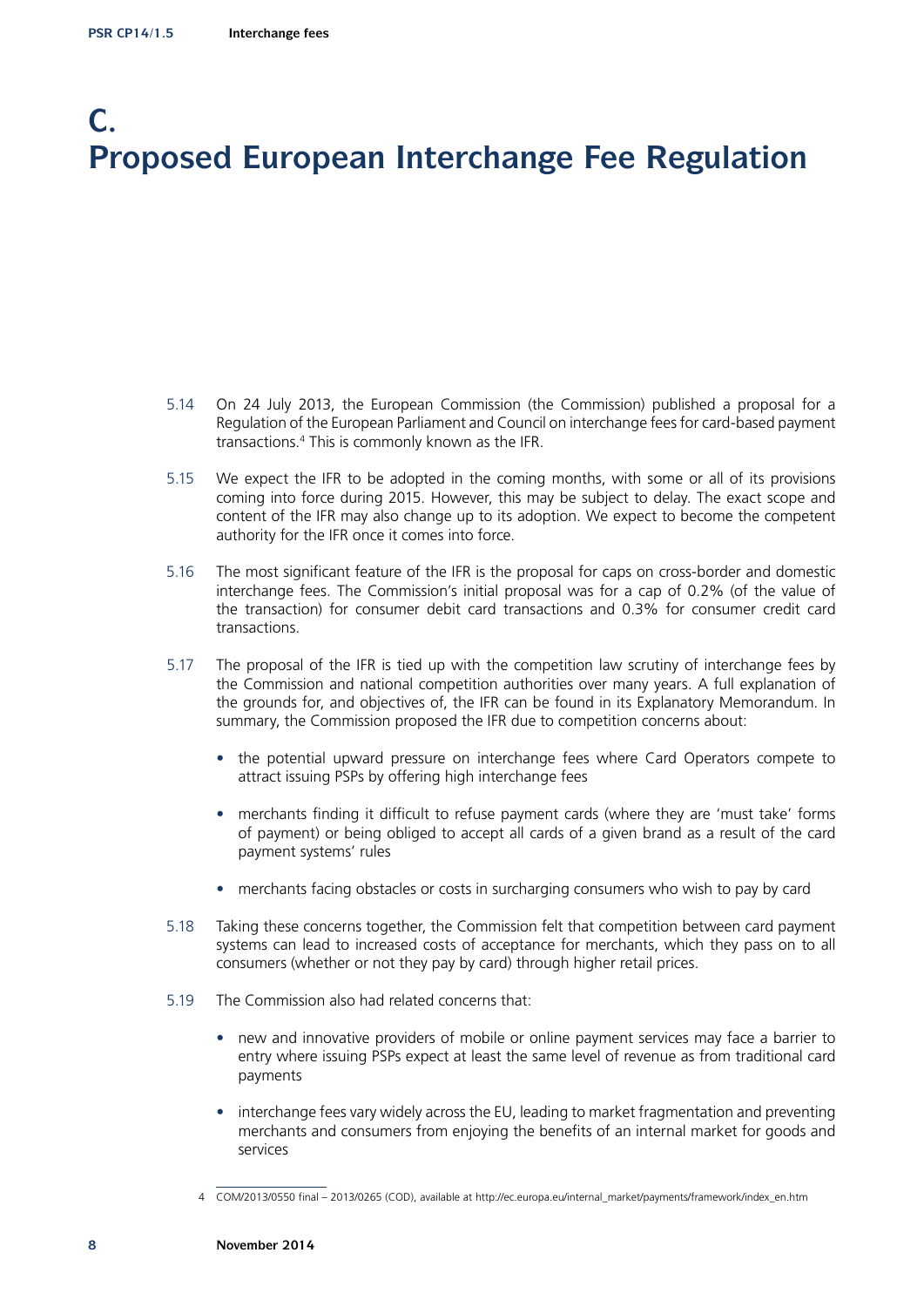5.20 The Commission indicated that competition enforcement alone could not address its concerns in a comprehensive and timely way, hence its proposal of the IFR which "*aims at providing legal clarity to ensure effective integration and competition, thereby improving economic welfare for all relevant stakeholders and in particular consumers*".5

<sup>5</sup> See the Explanatory Memorandum to the IFR, available at http://eur-lex.europa.eu/legal-content/EN/ALL/?uri=CELEX:52013PC0550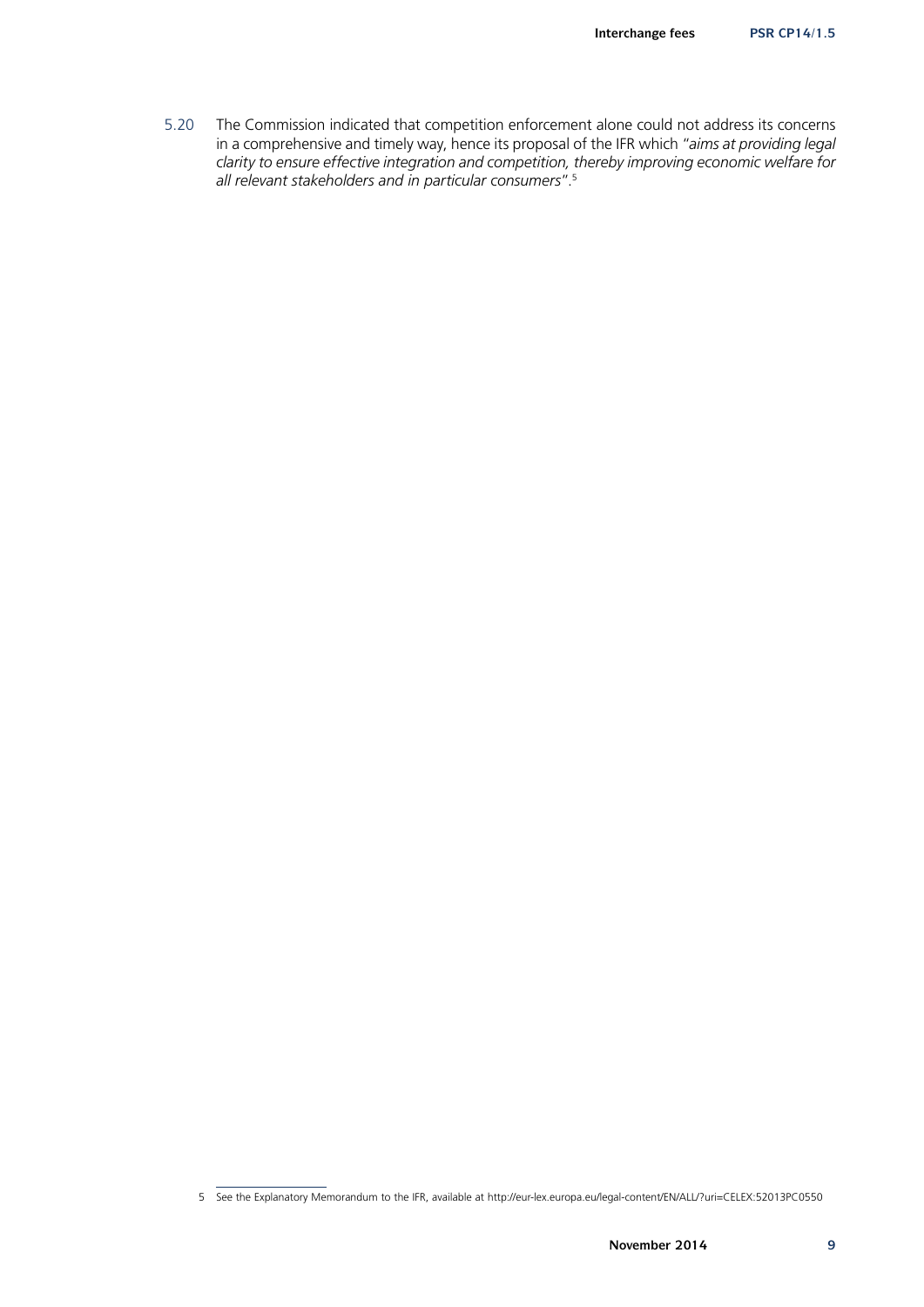### **D. Our proposed approach**

- 5.21 We are aware that concerns regarding domestic interchange fee arrangements have existed for many years and that many parties await the IFR to give clarity on the maximum permitted levels of interchange fees for both domestic and cross-border transactions.
- 5.22 We will track and take account of competition law and legislative developments before our operational launch in April 2015 so that we can properly define and assess what, if any, action we might need to take regarding domestic interchange fees. Accordingly, we will continue to:
	- liaise with the CMA regarding its MasterCard and Visa competition investigations
	- work closely with the Treasury in respect of the negotiations on the IFR which will determine the final text of the legislation
- 5.23 In the event that the adoption of the IFR is delayed, or the implementation of its domestic fee caps is deferred to a later and separate date from the caps on cross-border interchange fees, $6$ we will give careful consideration to whether it is appropriate to take any action in advance of the IFR through the exercise of our FSBRA or concurrent competition powers. Assuming the IFR is adopted, we may still consider whether it is appropriate to take any further action under our FBSRA or concurrent competition powers.
- 5.24 We expect to be responsible for investigating and taking enforcement action against breaches of the IFR's provisions. To prepare for taking on these additional responsibilities, and to inform our understanding of domestic interchange fee arrangements more generally, we will continue to engage with relevant stakeholders. This will likely include considering the transparency of any interchange fee changes and the wider impact of such changes on payment systems, PSPs, merchants and consumers.<sup>7</sup>
- 5.25 In addition, we will monitor how the package of proposals discussed elsewhere in this Consultation Paper is promoting competition and innovation in payment systems. In particular, greater competition between PSPs in the services provided by payment systems might exert competitive pressure on the cost to merchants of accepting payments. We welcome views from stakeholders on this.

#### **SP5-Q1: Are there other matters regarding interchange fees that you think we should consider at this stage?**

<sup>6</sup> On 15 October 2014, the Council of the EU published a Presidency compromise text, which specified that both caps should apply six months after the entry into force of the IFR. See http://data.consilium.europa.eu/doc/document/ST-14355-2014-INIT/en/pdf. This was also the position set out in the Presidency compromise text dated 24 October 2014.

<sup>7</sup> The FCA has announced it will launch a market study into the credit card market, focusing on the relationship between card issuers and cardholders (http://www.fca.org.uk/news/credit-cards-competition-review). We will liaise with the FCA on their study.